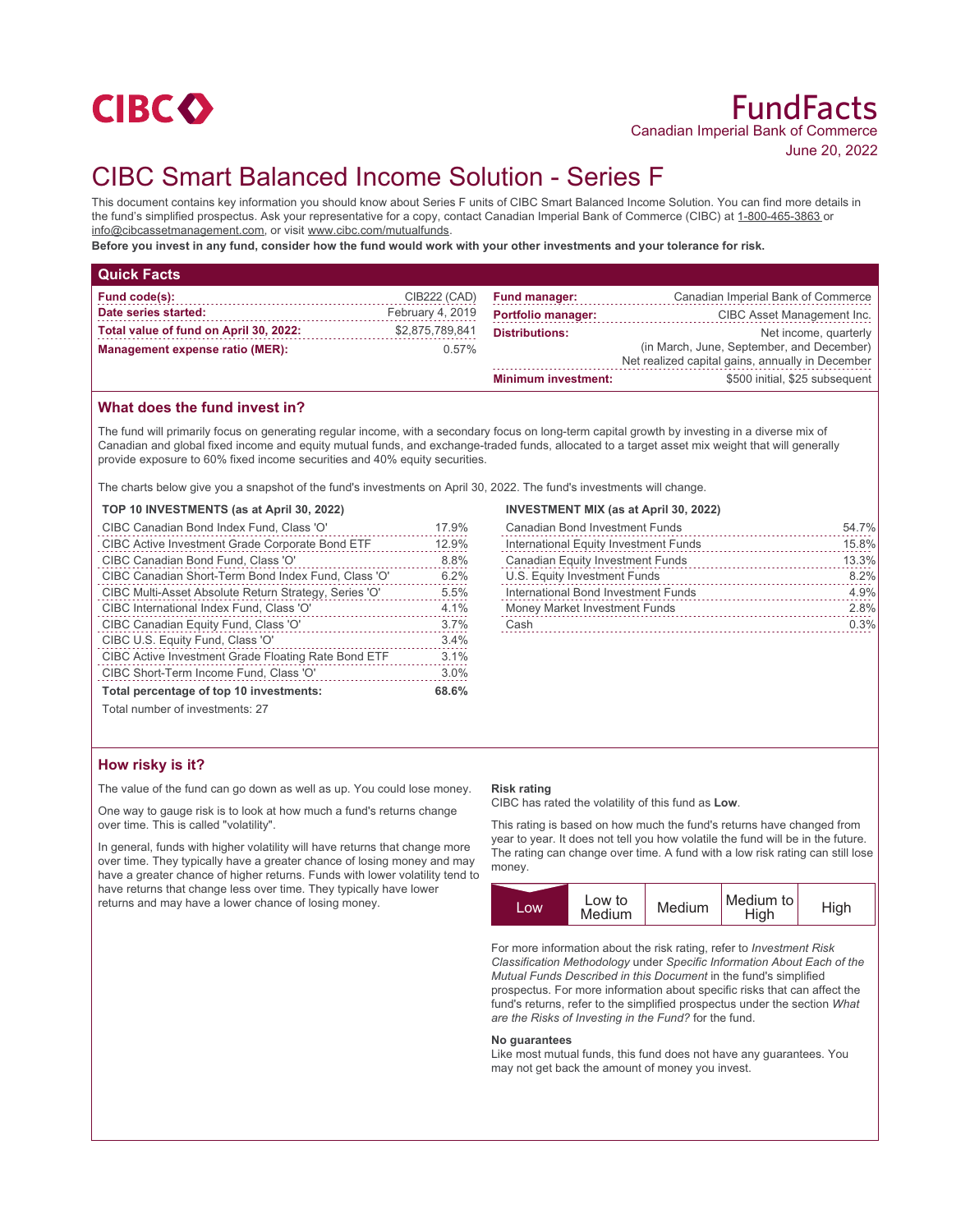# **How has the fund performed?**

This section tells you how Series F units of the fund have performed over the past 2 years. Returns are after expenses have been deducted. These expenses reduce the fund's returns.

#### **YEAR-BY-YEAR RETURNS**

This chart shows how Series F units of the fund performed in each of the past 2 calendar years. Series F units have not dropped in value in either of the 2 years. The range of returns and change from year to year can help you assess how risky the fund has been in the past. It does not tell you how the fund will perform in the future.

| 25%<br>20%       |      |      |  |  |  |  |
|------------------|------|------|--|--|--|--|
| 15%              |      |      |  |  |  |  |
| 10%              | 8.9  |      |  |  |  |  |
| 5%<br>$0\%$      |      | 4.3  |  |  |  |  |
| $-5%$            |      |      |  |  |  |  |
| $-10%$<br>$-15%$ |      |      |  |  |  |  |
|                  | 2020 | 2021 |  |  |  |  |

#### **BEST AND WORST 3-MONTH RETURNS**

This table shows the best and worst returns for Series F units of the fund in a 3-month period over the past 2 calendar years. The best and worst 3-month returns could be higher or lower in the future. Consider how much of a loss you could afford to take in a short period of time.

|                     |         | Return 3 months ending | If you invested \$1,000 at the beginning of the period |
|---------------------|---------|------------------------|--------------------------------------------------------|
| <b>Best return</b>  | $8.4\%$ | June 30, 2020          | Your investment would rise to \$1,084                  |
| <b>Worst return</b> | -5.8%   | March 31, 2020         | Your investment would drop to \$942                    |

#### **AVERAGE RETURN**

The annual compounded return of Series F units of the fund since February 4, 2019 was 3.5%. If you had invested \$1,000 in the fund on February 4, 2019, your investment would be worth \$1,117 as at April 30, 2022.

| Who is this fund for?                                                                                                                                              | A word about tax                                                                                                                                                                                                                                                                                                                                                                                                                                                                                  |
|--------------------------------------------------------------------------------------------------------------------------------------------------------------------|---------------------------------------------------------------------------------------------------------------------------------------------------------------------------------------------------------------------------------------------------------------------------------------------------------------------------------------------------------------------------------------------------------------------------------------------------------------------------------------------------|
| Investors who:<br>• are seeking a combination of regular income with a secondary focus on<br>long-term capital growth; and<br>• are investing for the medium term. | In general, you will have to pay income tax on any money you make on a<br>fund. How much you pay depends on the tax laws where you live and<br>whether or not you hold the fund in a registered plan such as a<br>Registered Retirement Savings Plan (RRSP) or a Tax-Free Savings<br>Account (TFSA).<br>Keep in mind that if you hold your fund in a non-registered plan, fund<br>distributions are included in your taxable income, whether you receive<br>them in cash or have them reinvested. |
|                                                                                                                                                                    |                                                                                                                                                                                                                                                                                                                                                                                                                                                                                                   |

# **How much does it cost?**

The following tables show the fees and expenses you could pay to buy, own, and sell Series F units of the fund. The fees and expenses - including any commissions - can vary among series of a fund and among funds. Higher commissions can influence representatives to recommend one investment over another. Ask about other funds and investments that may be suitable for you at a lower cost.

### **1. SALES CHARGES**

There are no sales charges payable when you buy, switch, or sell Series F units of the fund.